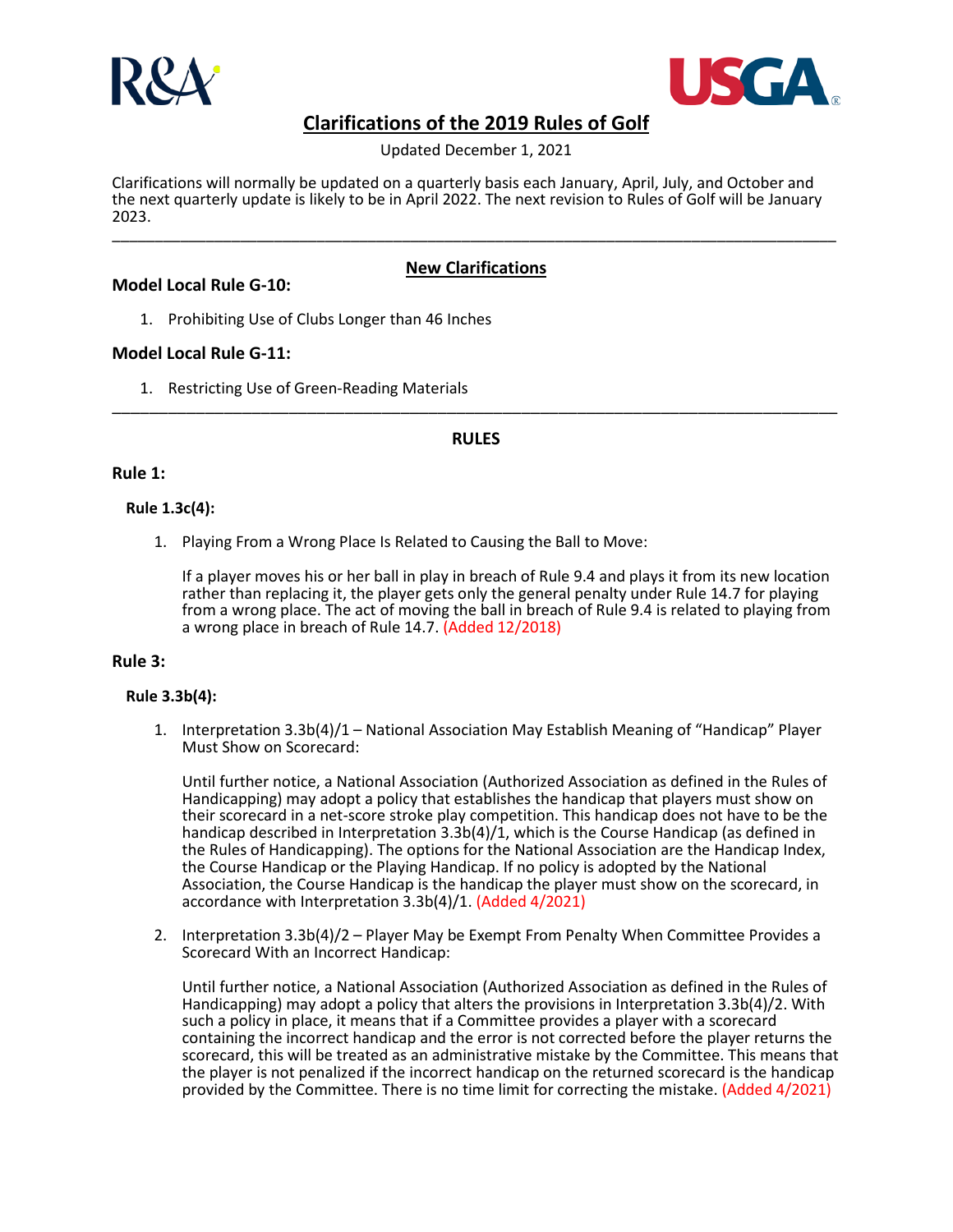



Updated December 1, 2021

Clarifications will normally be updated on a quarterly basis each January, April, July, and October and the next quarterly update is likely to be in April 2022. The next revision to Rules of Golf will be January 2023. \_\_\_\_\_\_\_\_\_\_\_\_\_\_\_\_\_\_\_\_\_\_\_\_\_\_\_\_\_\_\_\_\_\_\_\_\_\_\_\_\_\_\_\_\_\_\_\_\_\_\_\_\_\_\_\_\_\_\_\_\_\_\_\_\_\_\_\_\_\_\_\_\_\_\_\_\_\_\_\_\_\_\_\_\_

## **Rule 4:**

### **Rule 4.1b(3)**

See the Committee Procedures section at end of this document for MLR G-9 Replacement of Broken or Significantly Damaged Clubs

### **Rule 4.1c:**

1. Club Taken Out of Play Must Not Be Used During That Round:

If an extra club was taken out of play before a round and carried during the round, or a club was taken out of play during the round, it must not be used for the remainder of that round. This includes a situation where a player is allowed to replace a club, and is an additional restriction in Rule 4.1b(4). (Added 12/2018)

#### **Rule 4.3a:**

1. Interpretation 4.3a/1 – Limitations on Using Green-Reading Materials

### Purpose of Interpretation:

Rule 4.3 limits the use of equipment and devices that might help a player in his or her play, based on the principle that golf is a challenging game in which success should depend on the judgment, skills and abilities of the player. This interpretation of Rule 4.3 limits the size and scale of detailed putting green maps and any similar electronic or digital materials that a player may use during a round to help with reading his or her line of play on the putting green so that a player's ability to read a green remains an essential part of the skill of putting.

[The limitations apply:

- to any stroke a player makes from the putting green, and
- to a stroke made with a putter from anywhere when the player's intention is for the ball to come to rest on the putting green.

This bracketed information comes from a frequently asked question on green-reading materials. To access all FAQs, go to [www.usga.org/GRM.](http://www.usga.org/GRM) (last updated June 2019)]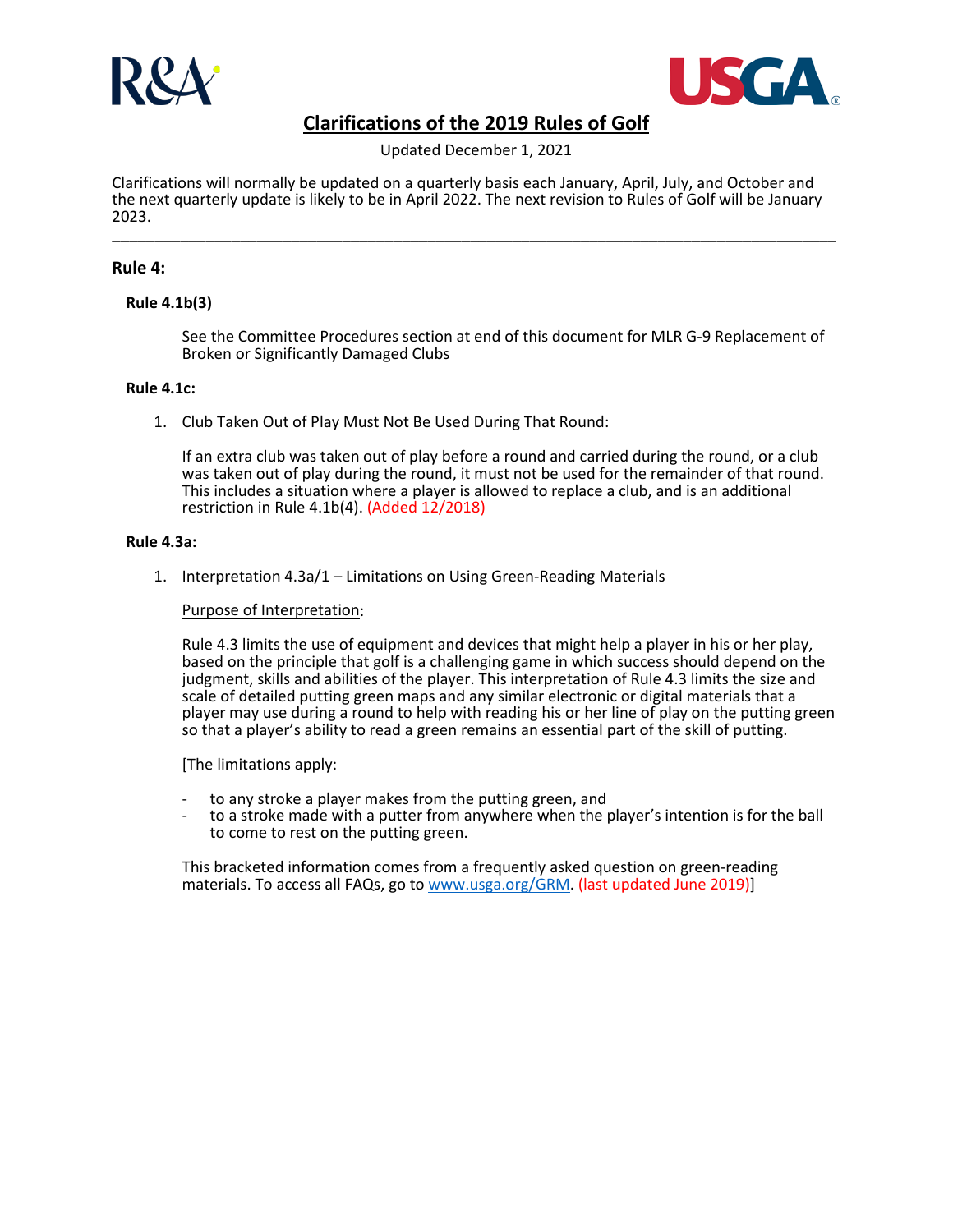



Updated December 1, 2021

Clarifications will normally be updated on a quarterly basis each January, April, July, and October and the next quarterly update is likely to be in April 2022. The next revision to Rules of Golf will be January 2023. \_\_\_\_\_\_\_\_\_\_\_\_\_\_\_\_\_\_\_\_\_\_\_\_\_\_\_\_\_\_\_\_\_\_\_\_\_\_\_\_\_\_\_\_\_\_\_\_\_\_\_\_\_\_\_\_\_\_\_\_\_\_\_\_\_\_\_\_\_\_\_\_\_\_\_\_\_\_\_\_\_\_\_\_\_

## Putting Green Maps

The player is allowed to use a putting green map or other putting green information, except that:

- Any image of a putting green must be limited to a scale of 3/8 inch to 5 yards (1:480) or smaller (the "scale limit");
- Any book or other paper containing a map or image of a putting green must not be larger than 4 ¼ inches x 7 inches (the "size limit"), although a "hole location sheet" that displays 9 or more holes on a single sheet of paper may be larger, provided that any image of a single putting green meets the scale limit;
- No magnification of putting green information is allowed other than a player's normal wearing of prescription glasses or lenses;
- Hand drawn or written information about a putting green is only allowed if contained in a book or paper meeting the size limit and written by the player and/or his or her caddie.

### Electronic or Digital Putting Green Maps

In electronic or digital form, any image of a putting green must meet the above scale and size limits. Even when an electronic or digital putting green map meets the above limits, the player is still in breach of Rule 4.3 if the player uses any device in a manner not consistent with the purpose of these limits, such as by:

- Increasing the size of the green's representation beyond the scale or size limits;
- Producing a recommended line of play based on the location (or estimated location) of the player's ball (see Rule 4.3a(1)). (Interpretation Introduced in November 2018 and added to clarifications on 7/2019)
- 2. When Use of Alignment Device Results in Breach

If a player places an "alignment device" (see Definition in Equipment Rules to see when a ballmarker meets this Definition) to show the line of play and then orients his or her ball based on the direction of that alignment device, the player is in breach of Rule 4.3a.

For example, a player's ball comes to rest on the putting green and the player marks the spot of his or her ball with an "alignment device." When doing so, the alignment device is placed to show the line of play. If the player then lifts and replaces his or her ball (which includes rotating it) so that a marking on the ball is lined up with the alignment device, the player is in breach of Rule 4.3a. (Added 1/2020)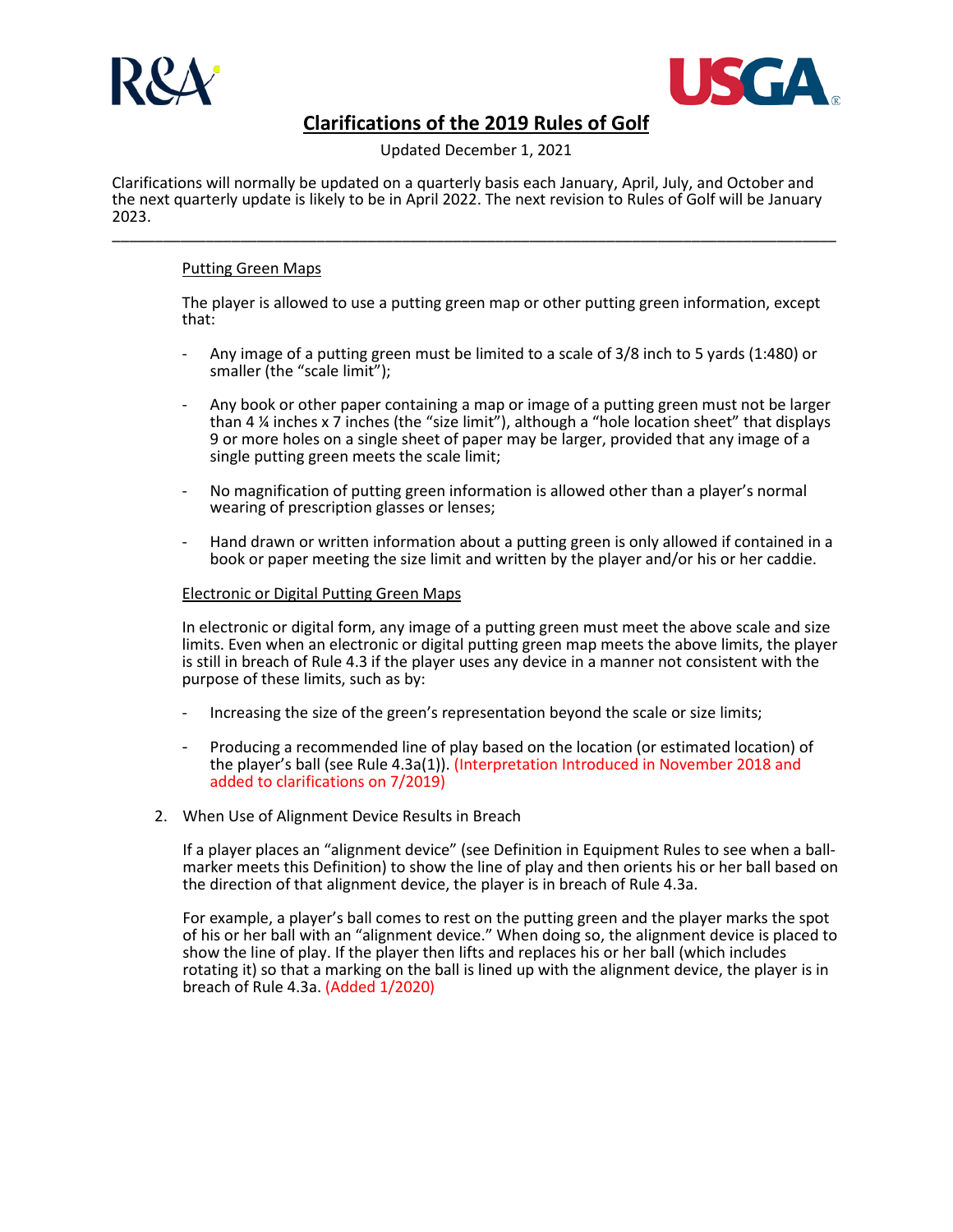



Updated December 1, 2021

Clarifications will normally be updated on a quarterly basis each January, April, July, and October and the next quarterly update is likely to be in April 2022. The next revision to Rules of Golf will be January 2023. \_\_\_\_\_\_\_\_\_\_\_\_\_\_\_\_\_\_\_\_\_\_\_\_\_\_\_\_\_\_\_\_\_\_\_\_\_\_\_\_\_\_\_\_\_\_\_\_\_\_\_\_\_\_\_\_\_\_\_\_\_\_\_\_\_\_\_\_\_\_\_\_\_\_\_\_\_\_\_\_\_\_\_\_\_

## **Rule 5:**

### **Rule 5.2:**

1. First Breach Happens When First Stroke Made:

The penalty for the first breach of Rule 5.2 applies when a player commits a single act (such as making a stroke). The disqualification penalty for the second breach applies when that player commits any subsequent act that is not allowed (such as rolling a ball or making another stroke). These are not treated as related acts under Rule 1.3c(4). (Added 12/2018)

### **Rule 10:**

### **Rule 10.2b(4):**

1. Meaning of "Begins Taking a Stance for the Stroke":

Rule 10.2b(4) does not allow a player to have his or her caddie deliberately stand on or close to an extension of the line of play behind the ball for any reason when the player begins taking a stance for the stroke. Reference to "the stroke" means the stroke that is actually made.

The player begins to take the stance for the stroke that is actually made when he or she has at least one foot in position for that stance.

If a player backs away from the stance, he or she has not taken a stance for the stroke that is actually made, and the second bullet point in Rule 10.2b(4) does not apply.

Therefore, if a player takes a stance when the caddie is deliberately standing on or close to an extension of the line of play behind the ball, there is no penalty under Rule 10.2b(4) if the player backs away from the stance and does not begin to take a stance for the stroke that is actually made until after the caddie has moved out of that location. This applies anywhere on the course.

Backing away means that the player's feet or body are no longer in a position where helpful guidance on aiming at the intended target line could be given. (Added 2/2019)

2. Examples of Caddie Not Deliberately Standing Behind Ball When Player Begins Taking Stance for Stroke

Rule 10.2b(4) does not allow a player to have his or her caddie deliberately stand on or close to an extension of the line of play behind the ball for any reason when the player begins taking a stance for the stroke.

The use of the term "deliberately" requires the caddie to be aware that (1) the player is beginning to take a stance for the stroke to be played, and (2) he or she is standing on or close to an extension of the line of play behind the ball.

If the caddie is unaware of either of these two things, the caddie's action is not deliberate and Rule 10.2b(4) does not apply.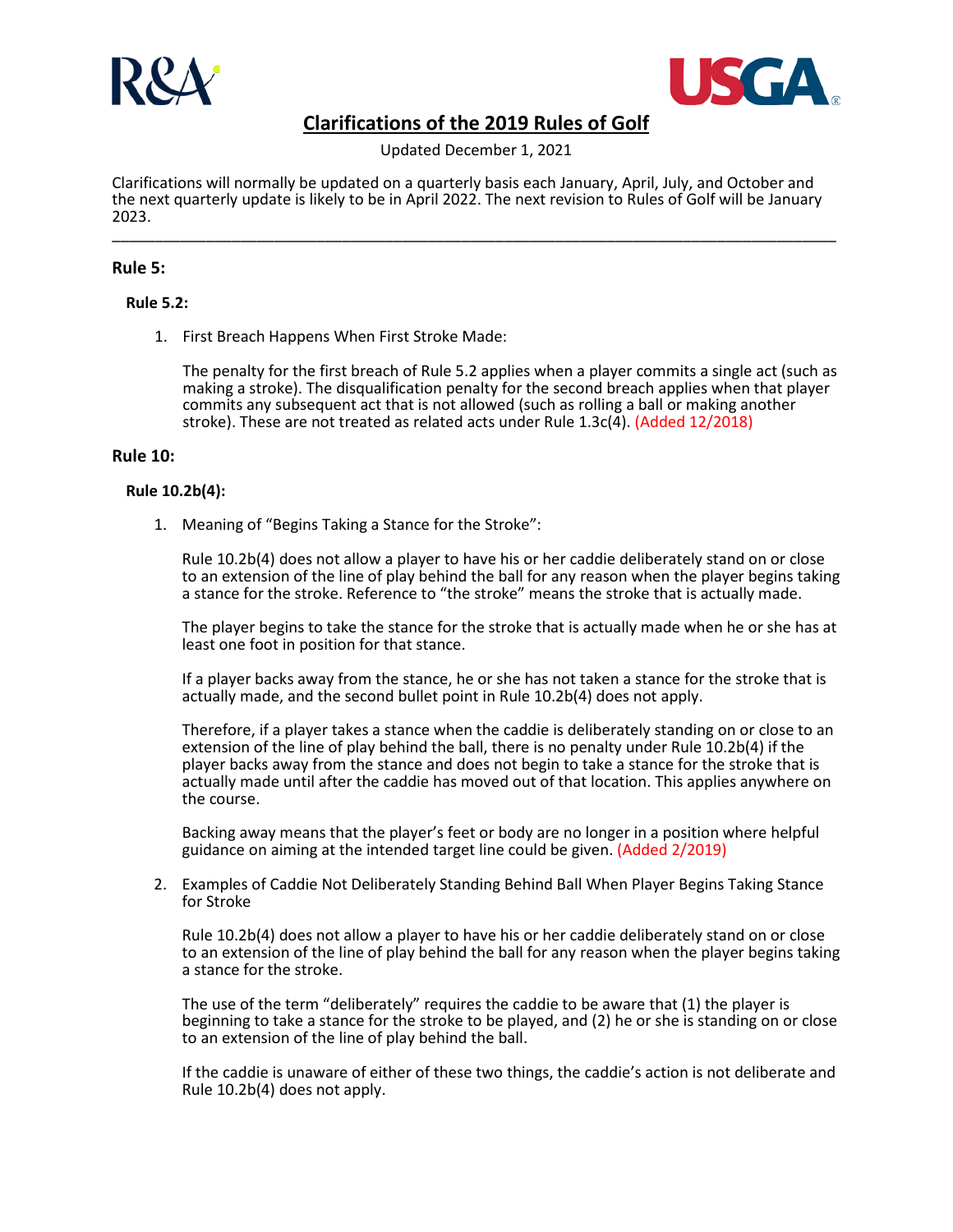



Updated December 1, 2021

Clarifications will normally be updated on a quarterly basis each January, April, July, and October and the next quarterly update is likely to be in April 2022. The next revision to Rules of Golf will be January 2023. \_\_\_\_\_\_\_\_\_\_\_\_\_\_\_\_\_\_\_\_\_\_\_\_\_\_\_\_\_\_\_\_\_\_\_\_\_\_\_\_\_\_\_\_\_\_\_\_\_\_\_\_\_\_\_\_\_\_\_\_\_\_\_\_\_\_\_\_\_\_\_\_\_\_\_\_\_\_\_\_\_\_\_\_\_

Examples of when a caddie's action is not considered to be deliberate include when:

- The caddie is raking a bunker or taking some similar action to care for the course and is not aware that he or she is doing so on or close to an extension of the line of play behind the ball.
- The player makes a stroke and the ball comes to rest near the hole and the player walks up and taps the ball into the hole while the caddie is unaware he or she is standing on or close to an extension of the line of play behind the ball.
- The caddie is standing on an extension of the line of play behind the ball but, when the player moves in to begin taking a stance, the caddie is facing away from the player or looking in a different direction and is unaware the player has begun to take his or her stance.
- The caddie is engaged in a task (such as obtaining a yardage) and is unaware that the player has begun to take the stance.

But, in the examples given above, when the caddie becomes aware that the player has already begun to take a stance for the stroke to be played and he or she is standing on or close to an extension of the line of play behind the ball, the caddie needs to make every effort to move out of the way.

Common acts that caddies take unrelated to the player setting up to the ball, such as checking to see if a player's club will hit a tree, whether the player has interference from a cart path or holding an umbrella over a player's head before the stroke, are not treated as deliberate actions under Rule 10.2b(4). After helping the player with such an act, there is no penalty so long as the caddie moves away before the stroke is made.

If either the player or caddie is attempting to circumvent the primary purpose of Rule 10.2b(4), which is to ensure that aiming at the intended target is a challenge that the player must overcome alone, the caddie's actions are treated as being deliberate. (Added 2/2019)

3. Alignment Help Before Player Has Begun Taking Stance for Stroke:

Interpretation 10.2b(4)/1 explains that the primary purpose of Rule 10.2b(4) is to ensure that aiming at the intended target is a challenge that the player must overcome alone.

In a situation where a player has not yet begun to take his or her stance for the stroke but:

- the player's feet or body are close to a position where useful guidance on aiming could be given and
- the caddie is deliberately standing on or close to an extension of the line of play behind the ball,

the player is treated as having begun to take a stance for the stroke (even though his or her feet are not in that position) only if the caddie gives the player help with alignment.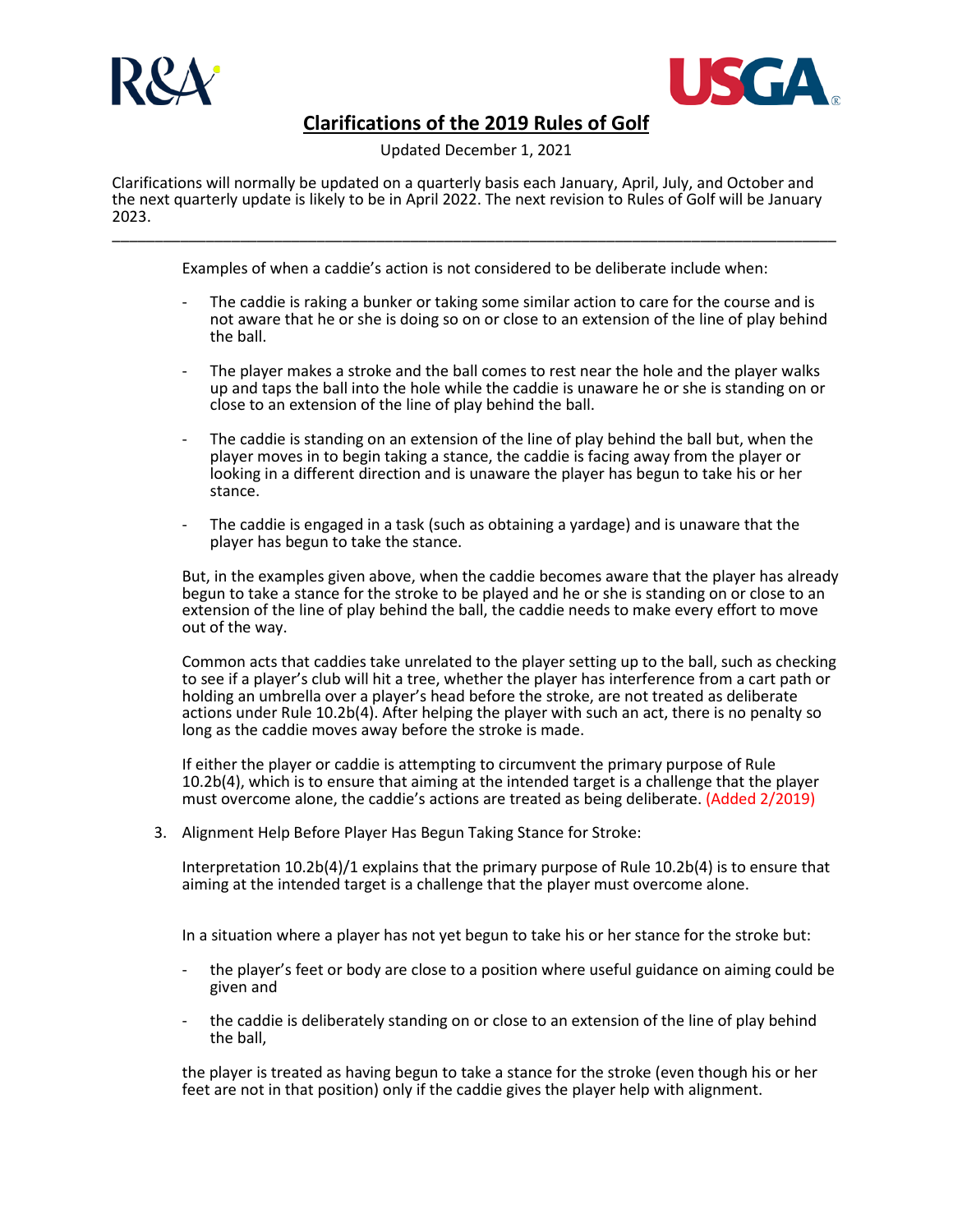



Updated December 1, 2021

Clarifications will normally be updated on a quarterly basis each January, April, July, and October and the next quarterly update is likely to be in April 2022. The next revision to Rules of Golf will be January 2023. \_\_\_\_\_\_\_\_\_\_\_\_\_\_\_\_\_\_\_\_\_\_\_\_\_\_\_\_\_\_\_\_\_\_\_\_\_\_\_\_\_\_\_\_\_\_\_\_\_\_\_\_\_\_\_\_\_\_\_\_\_\_\_\_\_\_\_\_\_\_\_\_\_\_\_\_\_\_\_\_\_\_\_\_\_

If alignment help is given but the player backs away before making the stroke and the caddie moves out from behind the line of play, there is no breach of the Rule. This applies anywhere on the course.

Alignment help includes when the caddie gives help by standing behind the player and moving away without saying anything but, by doing so, is giving a signal to the player that he or she is correctly aimed at the intended target. (Added 2/2019)

## **Rule 10.3b(2):**

1. Caddie May Lift Ball When Player Will Take Relief:

So long as it is reasonable to conclude that the player is taking relief under a Rule, his or her caddie is treated as being given authorization to lift the ball and may do so without penalty. (Added 12/2018)

## **Rule 11:**

## **Rule 11.1b:**

1. How To Apply Exception 2 to Rule 11.1b:

Exception 2 to Rule 11.1b is to be applied using the "known or virtually certain" standard. Therefore, if there is knowledge or conclusive evidence that the ball played from the putting green accidentally hit a person, animal or movable obstruction on the putting green, the stroke does not count. (Added 12/2018)

2. Living Insects Are Animals:

Exception 2 to Rule 11.1b applies to living insects since they are animals. (Added 12/2018)

## **Rule 13:**

## **Rule 13.1c(2):**

1. Status of Damage From Hail:

Damage on the putting green caused by hail may be repaired. (Added 12/2018)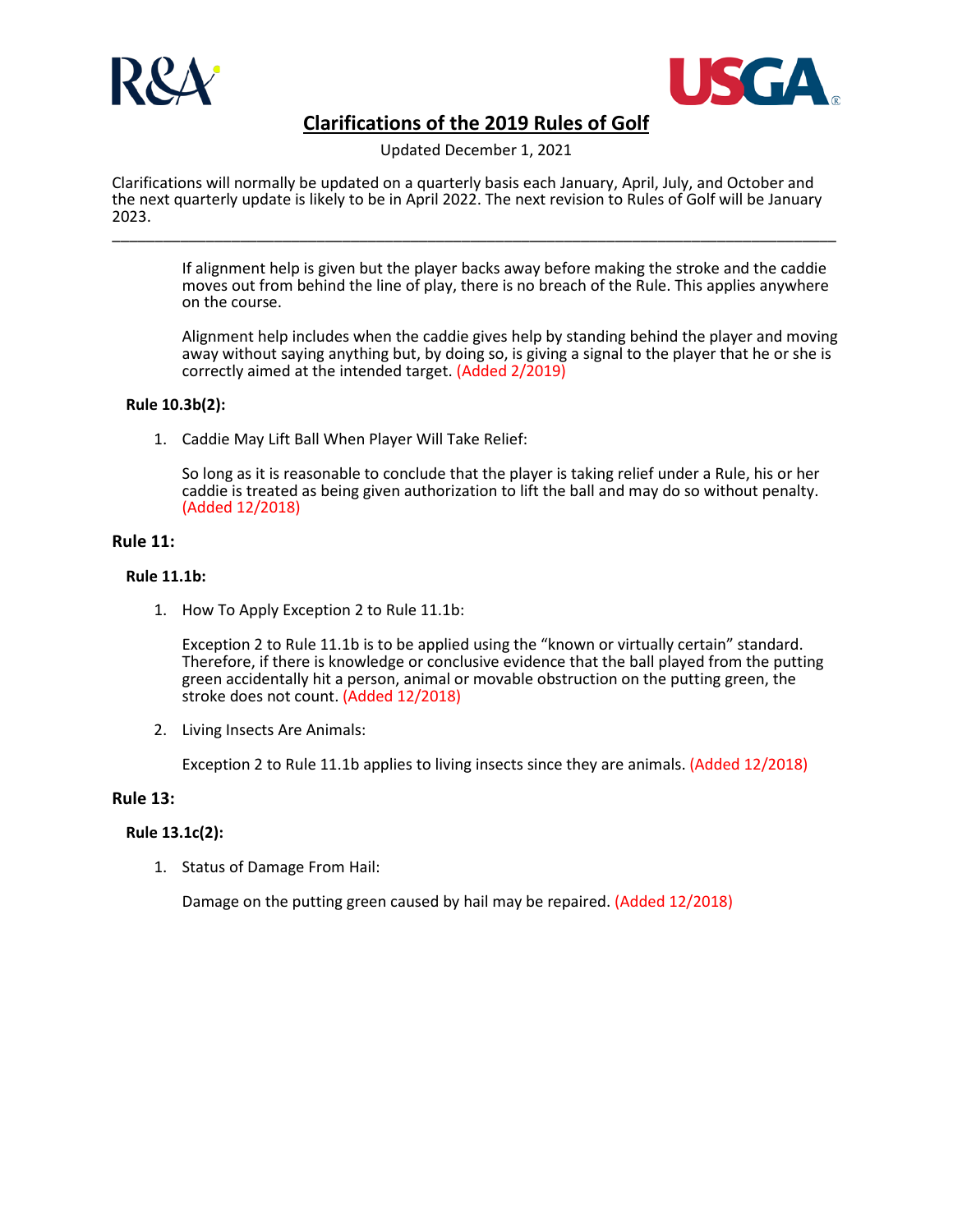



Updated December 1, 2021

Clarifications will normally be updated on a quarterly basis each January, April, July, and October and the next quarterly update is likely to be in April 2022. The next revision to Rules of Golf will be January 2023. \_\_\_\_\_\_\_\_\_\_\_\_\_\_\_\_\_\_\_\_\_\_\_\_\_\_\_\_\_\_\_\_\_\_\_\_\_\_\_\_\_\_\_\_\_\_\_\_\_\_\_\_\_\_\_\_\_\_\_\_\_\_\_\_\_\_\_\_\_\_\_\_\_\_\_\_\_\_\_\_\_\_\_\_\_

## **Rule 14:**

### **Rule 14.3b(2):**

1. Tee Is Player's Equipment:

A tee that is being used by the player, or is being carried by the player or his or her caddie, is the player's equipment (such as a tee marking the reference point). (Added 12/2018)

### **Rule 14.3d:**

1. Penalty for Deliberately Deflecting or Stopping Dropped Ball Always Applies:

If a player drops a ball in the right way and deliberately deflects that ball before it comes to rest in breach of Rule 14.3d, the player must drop a ball again. When doing so, the player is not considered to be correcting a mistake under Rule 14.5b(3) and gets the general penalty under Rule 14.3d. (Added 12/2018)

#### **Rule 14.5c:**

1. Player Not Penalized When Improvement Has No Effect on Relief Area Ball Played From:

If a player improves the relief area but drops the ball in a wrong way, the player would get no penalty under Rule 8.1a if he or she dropped in the right way in a different relief area so long as the improvement did not also improve the relief area that the player played from. (Added 12/2018)

### **Rule 15:**

### **Rule 15.3:**

1. Backstopping:

"Backstopping" is the common term used to describe the following situation in stroke play:

A player, without agreement with any other player, leaves his or her ball in place on the putting green close to the hole in a position where another player, who is about to play from off the putting green, could benefit if his or her ball struck the ball at rest.

As there has been no agreement to leave the ball in place to help any player, there is no breach of the Rules – see Rule 15.3a.

However, The R&A and USGA take the view that "backstopping" fails to take into account all of the other players in the competition and has the potential to give the player with the "backstop" an advantage over those other players.

Consequently, The R&A and USGA offer players the following guidance and explanation of best practice: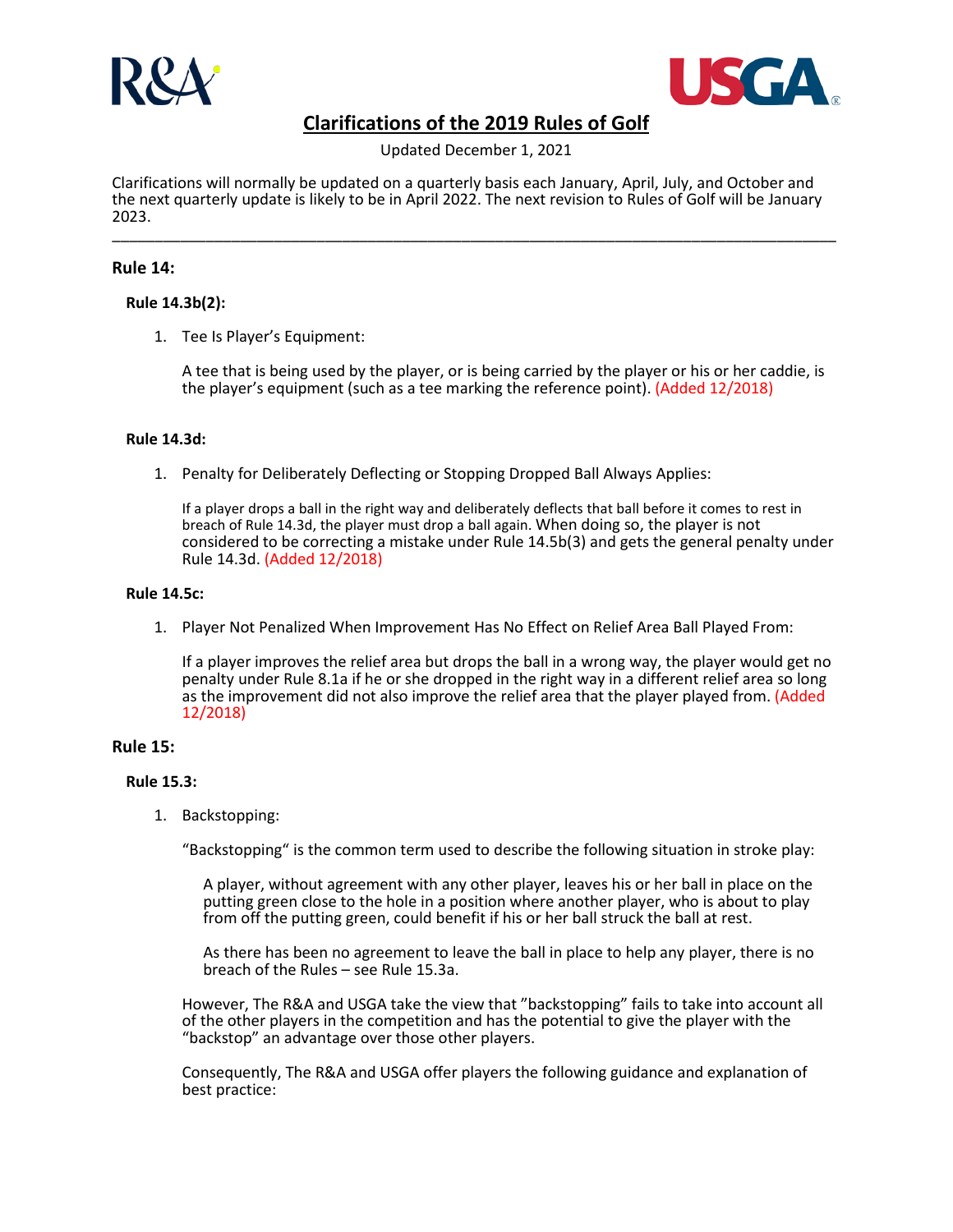



Updated December 1, 2021

Clarifications will normally be updated on a quarterly basis each January, April, July, and October and the next quarterly update is likely to be in April 2022. The next revision to Rules of Golf will be January 2023. \_\_\_\_\_\_\_\_\_\_\_\_\_\_\_\_\_\_\_\_\_\_\_\_\_\_\_\_\_\_\_\_\_\_\_\_\_\_\_\_\_\_\_\_\_\_\_\_\_\_\_\_\_\_\_\_\_\_\_\_\_\_\_\_\_\_\_\_\_\_\_\_\_\_\_\_\_\_\_\_\_\_\_\_\_

- In stroke play, the competition involves all players and, because each player in the competition cannot be present to protect his or her own interests, protecting the field is an important responsibility that all players in the competition share.
- Therefore, in stroke play, if there is a reasonable possibility that a player's ball close to the hole could help another player who is about to play from off the green, both players should ensure that the player whose ball is close to the hole marks and lifts that ball before the other player plays.
- If all players follow this best practice, it ensures the protection of the interests of everyone in the competition. (Added 1/2020)

## **Rule 16:**

### **Rule 16.1a(3):**

1. Meaning of "Clearly Unreasonable to Play Ball" When Deciding If Relief Is Allowed:

The purpose of Rule 16.1a(3) is to prevent a player from obtaining free relief when it is clearly unreasonable for him or her to make a stroke because of interference by something from which free relief is not available. But it does not apply, for example, if a player's ball is embedded in the general area and he or she is standing on an immovable obstruction. In this case, the player may take relief from either condition unless relief is unreasonable because of something other than either condition. (Added 12/2018)

### **Rule 16.1c(2):**

1. Reference Point and Relief Area for Back-On-the-Line Relief Must Be Outside Bunker:

When taking back-on-the-line relief from an abnormal course condition under Rule 16.1c(2), both the reference point and relief area must be outside the bunker in which the original ball came to rest. (Added 1/2021)

### **Rule 16.3b:**

1. Player Not Always Allowed to Take Embedded Ball Relief:

If a player's ball is embedded in the general area but neither the reference point nor any part of the course within one club-length of the reference point is in the general area, the player is not allowed to take free relief under Rule 16.3b.

For example, free relief is not allowed if:

- a ball is embedded at the very base of the lip, wall or face above a bunker,
- the spot right behind the ball is in the bunker and
- within one club-length of and not nearer the hole from that reference point, there is no part of the relief area that is in the general area. (Added 12/2018)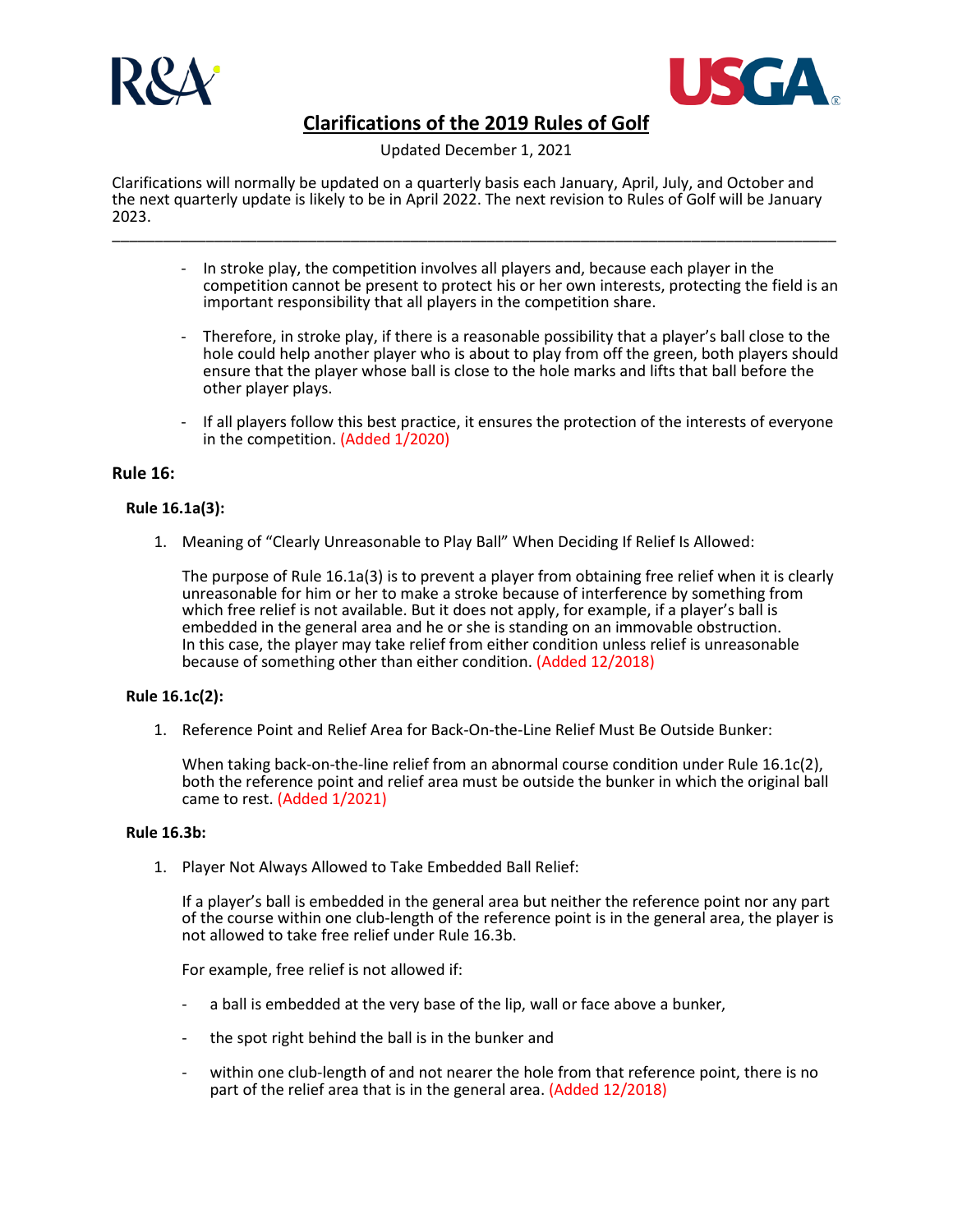



Updated December 1, 2021

Clarifications will normally be updated on a quarterly basis each January, April, July, and October and the next quarterly update is likely to be in April 2022. The next revision to Rules of Golf will be January 2023. \_\_\_\_\_\_\_\_\_\_\_\_\_\_\_\_\_\_\_\_\_\_\_\_\_\_\_\_\_\_\_\_\_\_\_\_\_\_\_\_\_\_\_\_\_\_\_\_\_\_\_\_\_\_\_\_\_\_\_\_\_\_\_\_\_\_\_\_\_\_\_\_\_\_\_\_\_\_\_\_\_\_\_\_\_

## **Rule 17:**

### **Rule 17.1d(2):**

1. Reference Point for Back-On-the-Line Relief Must Be Outside Penalty Area:

When taking back-on-the-line relief from a penalty area, the reference point (and the relief area) must be outside that penalty area. (Added 04/2019)

2. See the Committee Procedures section at end of this document for MLR E-12 Ball Played from Outside Relief Area When Taking Back-On-the-Line Relief

### **Rule 24:**

### **Rule 24.4b:**

1. Advice Giver Must Not Deliberately Stand Behind Player:

If an advice giver deliberately stands behind a player from when he or she starts to take a stance, if the player asks or authorizes the advice giver to do this, he or she gets the general penalty under Rule 10.2b(4) – see Rule 1.3c(1), first bullet point.

If the player did not ask or authorize the advice giver to stand in that location but knows that this is not allowed and does not take reasonable steps to object or stop it from happening, the player gets the general penalty under Rule 10.2b(4) – see Rule 1.3c(1), second bullet point. (Added 12/2018)

### **DEFINITIONS**

## **Club-Length:**

1. Meaning of "Club-Length" When Playing with Partner:

In partner forms of play, either partner's longest club, except a putter, may be used for defining the teeing area or determining the size of a relief area. (Added 12/2018)

### **Flagstick:**

1. Flagstick Specifications:

The specification of flagstick in the Equipment Rules was amended on 1 January 2020, principally to include the following:

"Attachments may be permitted more than 3 inches (76.2 mm) below the putting green surface but must be constrained to this area."

For full details of the flagstick specification, see th[e Equipment Rules.](https://www.usga.org/equipment-standards/equipment-rules-2019/equipment-rules/equipment-rules.html#!ruletype=er§ion=rule&partnum=8&rulenum=1) (Added 1/2020)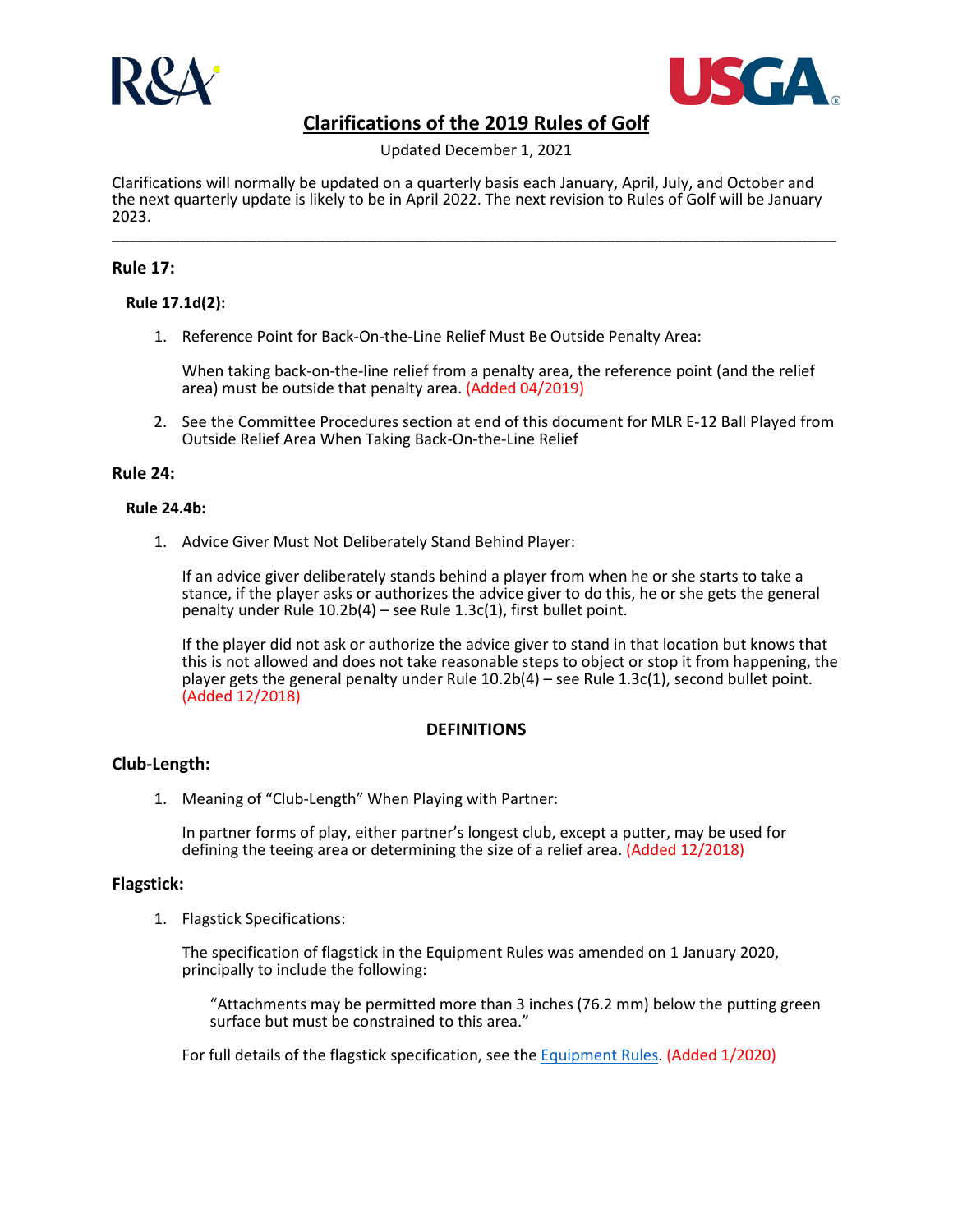



Updated December 1, 2021

Clarifications will normally be updated on a quarterly basis each January, April, July, and October and the next quarterly update is likely to be in April 2022. The next revision to Rules of Golf will be January 2023. \_\_\_\_\_\_\_\_\_\_\_\_\_\_\_\_\_\_\_\_\_\_\_\_\_\_\_\_\_\_\_\_\_\_\_\_\_\_\_\_\_\_\_\_\_\_\_\_\_\_\_\_\_\_\_\_\_\_\_\_\_\_\_\_\_\_\_\_\_\_\_\_\_\_\_\_\_\_\_\_\_\_\_\_\_

## **Relief Area:**

1. Determining Whether Ball in Relief Area:

When determining whether a ball has come to rest within a relief area (i.e. either one or two club-lengths from the reference point depending on the Rule being applied), the ball is in the relief area if any part of the ball is within the one or two club-length measurement. However, a ball is not in a relief area if any part of the ball is nearer the hole than the reference point or when any part of the ball has interference from the condition from which free relief is taken. (Added 12/2018)

## **COMMITTEE PROCEDURES**

## **Model Local Rule B-2:**

1. Point on Opposite Edge Must Not Cross Another Area of the Course:

With the Model Local Rule in use, if the straight line from the edge where the ball last crossed into the penalty area to the other edge that is an equal distance from the hole crosses outside the penalty area, the player is not allowed to use that opposite point. (Added 12/2018)

## **Model Local Rule D-7:**

1. Local Rule D-7 Limiting When Stroke Made From Putting Green Must Be Replayed Under Exception 2 to Rule 11.1b

### **Model Local Rule D-7**

"Exception 2 to Rule 11.1b applies, except that when a ball played from the *putting green* accidentally hits:

- 
- the player, the club used by the player to make the *stroke* or
- an *animal* defined as a *loose impediment* (that is, worms, insects and similar *animals* that can be removed easily)

the *stroke* counts and the ball must be played as it lies.

**Penalty for Playing Ball from a** *Wrong Place* **in Breach of Local Rule:** *General Penalty* **Under Rule 14.7a.**" (Added 1/2021)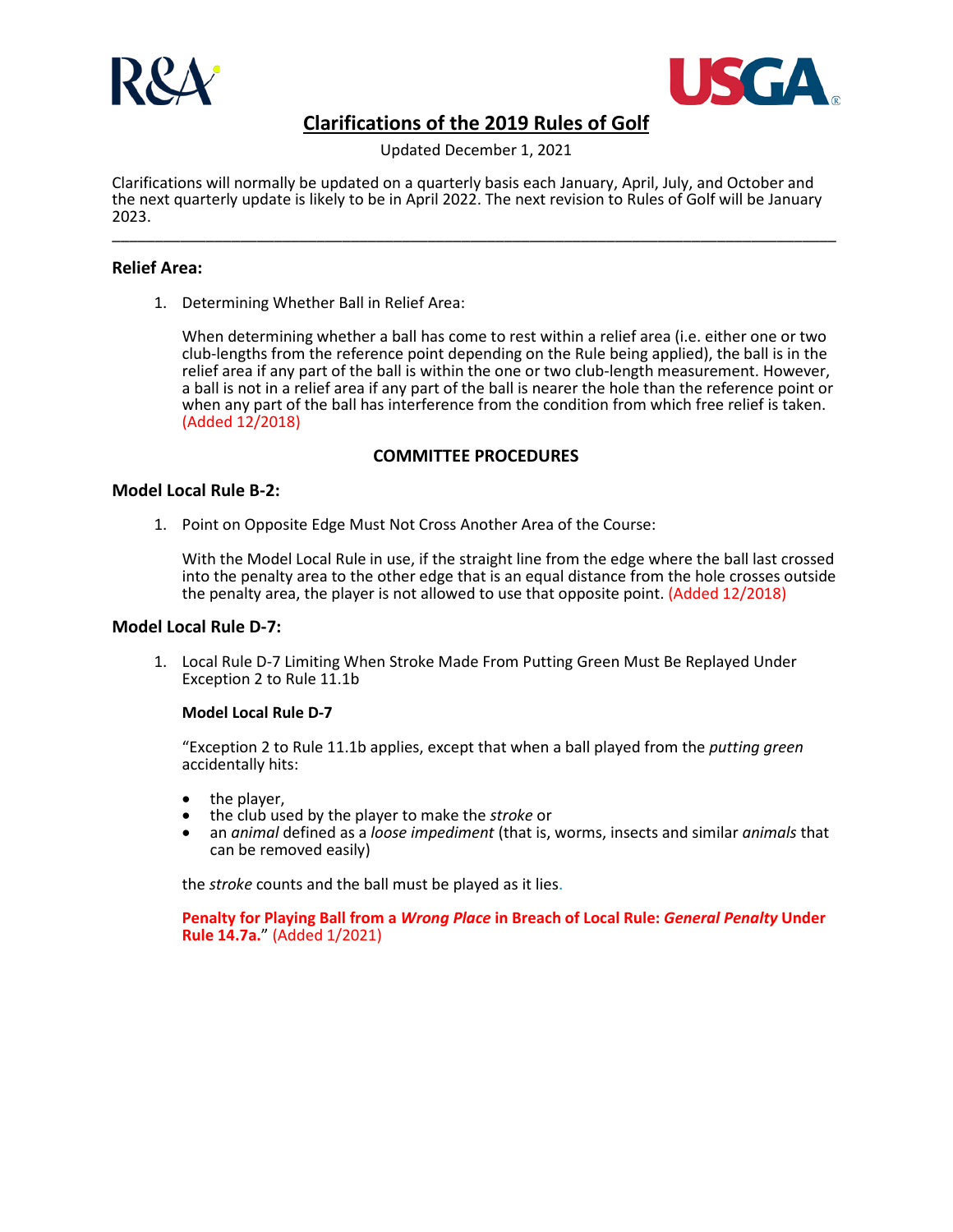



Updated December 1, 2021

Clarifications will normally be updated on a quarterly basis each January, April, July, and October and the next quarterly update is likely to be in April 2022. The next revision to Rules of Golf will be January 2023. \_\_\_\_\_\_\_\_\_\_\_\_\_\_\_\_\_\_\_\_\_\_\_\_\_\_\_\_\_\_\_\_\_\_\_\_\_\_\_\_\_\_\_\_\_\_\_\_\_\_\_\_\_\_\_\_\_\_\_\_\_\_\_\_\_\_\_\_\_\_\_\_\_\_\_\_\_\_\_\_\_\_\_\_\_

## **Model Local Rule E-12:**

1. Local Rule E-12 Ball Played From Outside Relief Area When Taking Back-On-the-Line Relief

#### **Model Local Rule E-12 Ball Played From Outside Relief Area When Taking Back-On-the-Line Relief**

*Purpose.* A Committee may choose to introduce a Local Rule to provide for no penalty in specific circumstances when a ball is played from outside the relief area after taking back-onthe-line relief.

Under this Local Rule, a player will not be penalized for playing from a wrong place so long as the ball is dropped in the relief area and comes to rest within one club-length of where it first touched the ground.

For example, a ball rolls slightly forward of the reference point after having been dropped in the right way and in the relief area, but is still within one club-length of where it first touched the ground when dropped. In such cases, the player can either proceed under Rule 14.3c(2) or the player can play the ball from where it came to rest.

This Local Rule is for use only in relation to the Back-On-the-Line relief procedure.

### **MLR E-12**

"When taking Back-On-the-Line relief, there is no additional penalty if a player plays a ball that was *dropped* in the *relief area* required by the relevant Rule (Rule 16.1c(2), 17.1d(2), 19.2b or 19.3b) but came to rest outside the *relief area*, so long as the ball, when played, is within one *club-length* of where it first touched the ground when *dropped*.

This exemption from penalty applies even if the ball is played from nearer the hole than the *reference point* (but not if played from nearer the *hole* than the spot of the original ball or the estimated point where the ball last crossed the edge of the *penalty area*).

This Local Rule does not change the procedure for taking Back-On-the-Line relief under a relevant Rule. This means that the *reference point* and *relief area* are not changed by this Local Rule and that Rule 14.3c(2) can be applied by a player who drops a ball in the right way and it comes to rest outside the *relief area,* whether this occurs on the first or second drop." (Added 4/2019)

### **Model Local Rule F-5:**

1. Immovable Obstruction Is Not Required to Be in General Area:

In relation to the location of the immovable obstruction, the term "within two club-lengths of the putting green" includes an immovable obstruction that is on the putting green. (Added 12/2018)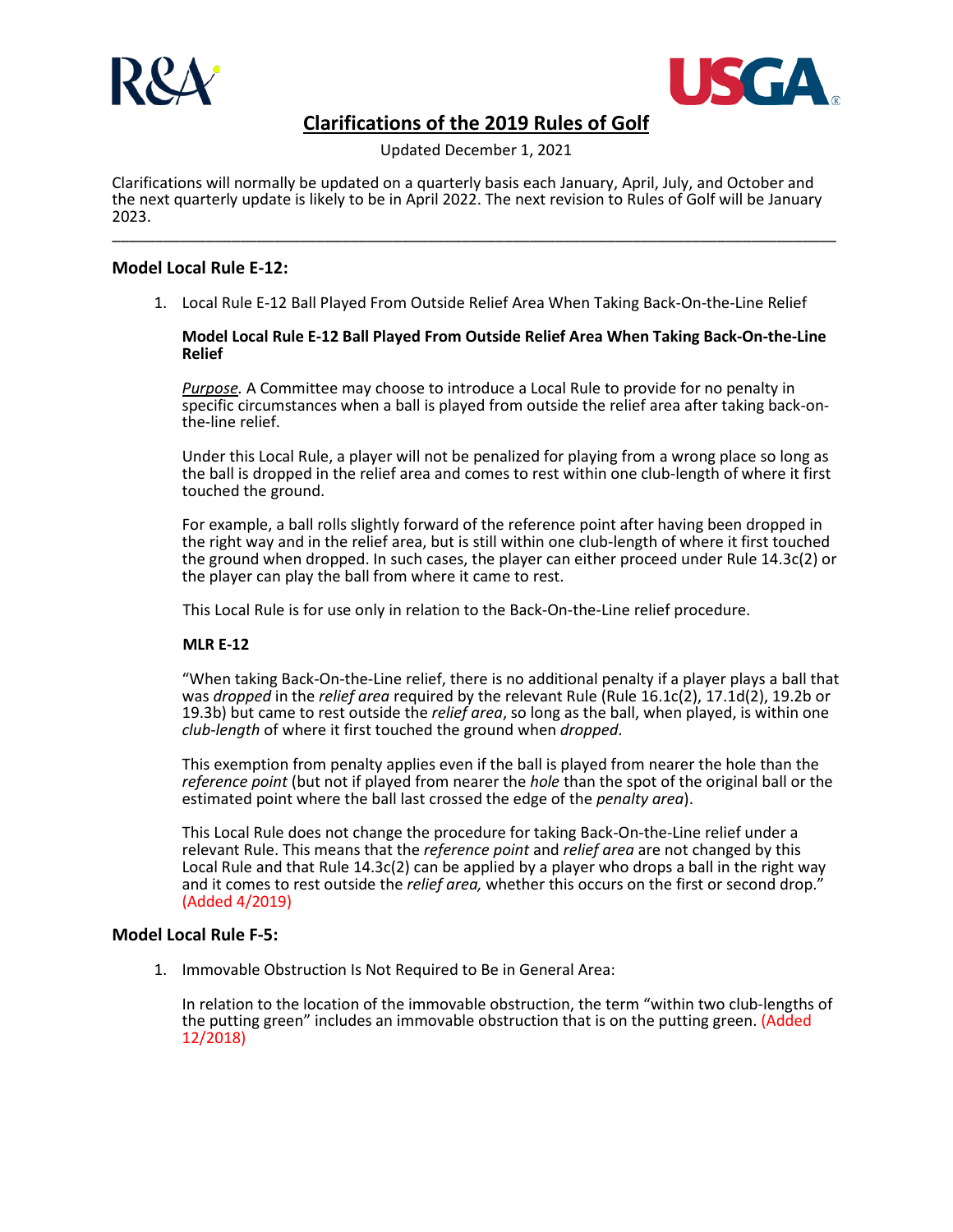



Updated December 1, 2021

Clarifications will normally be updated on a quarterly basis each January, April, July, and October and the next quarterly update is likely to be in April 2022. The next revision to Rules of Golf will be January 2023. \_\_\_\_\_\_\_\_\_\_\_\_\_\_\_\_\_\_\_\_\_\_\_\_\_\_\_\_\_\_\_\_\_\_\_\_\_\_\_\_\_\_\_\_\_\_\_\_\_\_\_\_\_\_\_\_\_\_\_\_\_\_\_\_\_\_\_\_\_\_\_\_\_\_\_\_\_\_\_\_\_\_\_\_\_

## **Model Local Rule G-9:**

1. Local Rule G-9 for Replacement of Club that is Broken or Significantly Damaged

## **Model Local Rule G-9**

"Rule 4.1b(3) is modified in this way:

If a player's club is "broken or significantly damaged" during the round by the player or caddie, except in cases of abuse, the player may replace the club with any club under Rule 4.1b(4).

When replacing a club, the player must immediately take the broken or significantly damaged club out of play, using the procedure in Rule 4.1c(1).

For the purposes of this Local Rule:

- A club is "broken or significantly damaged" when:
	- $\triangleright$  the shaft breaks into pieces, splinters or is bent (but not when the shaft is only dented)
	- $\triangleright$  the club face impact area is visibly deformed (but not when the club face is only scratched)
	- $\triangleright$  the clubhead is visibly and significantly deformed
	- $\triangleright$  the clubhead is detached or loose from the shaft, or
	- $\triangleright$  the grip is loose.

**Exception:** A club face or clubhead is not "broken or significantly damaged" solely because it is cracked.

**Penalty for Breach of Local Rule – See Rule 4.1b.**" (Added 4/2019)

### **Model Local Rule G-10:**

1. Local Rule G-10 for Prohibiting Clubs Longer than 46 Inches

*Purpose.* To limit the maximum allowable club length, a Committee may choose to adopt a Local Rule which restricts the maximum length for clubs, other than putters, to 46 inches.

A measurement tolerance of 0.20 inches is allowed above 46 inches.

For an explanation of the measurement of a club, see Figure 3 under Part 2.1c of the Equipment Rules.

This Local Rule is recommended for use only in competitions limited to highly skilled players (that is, professional competitions and elite amateur competitions).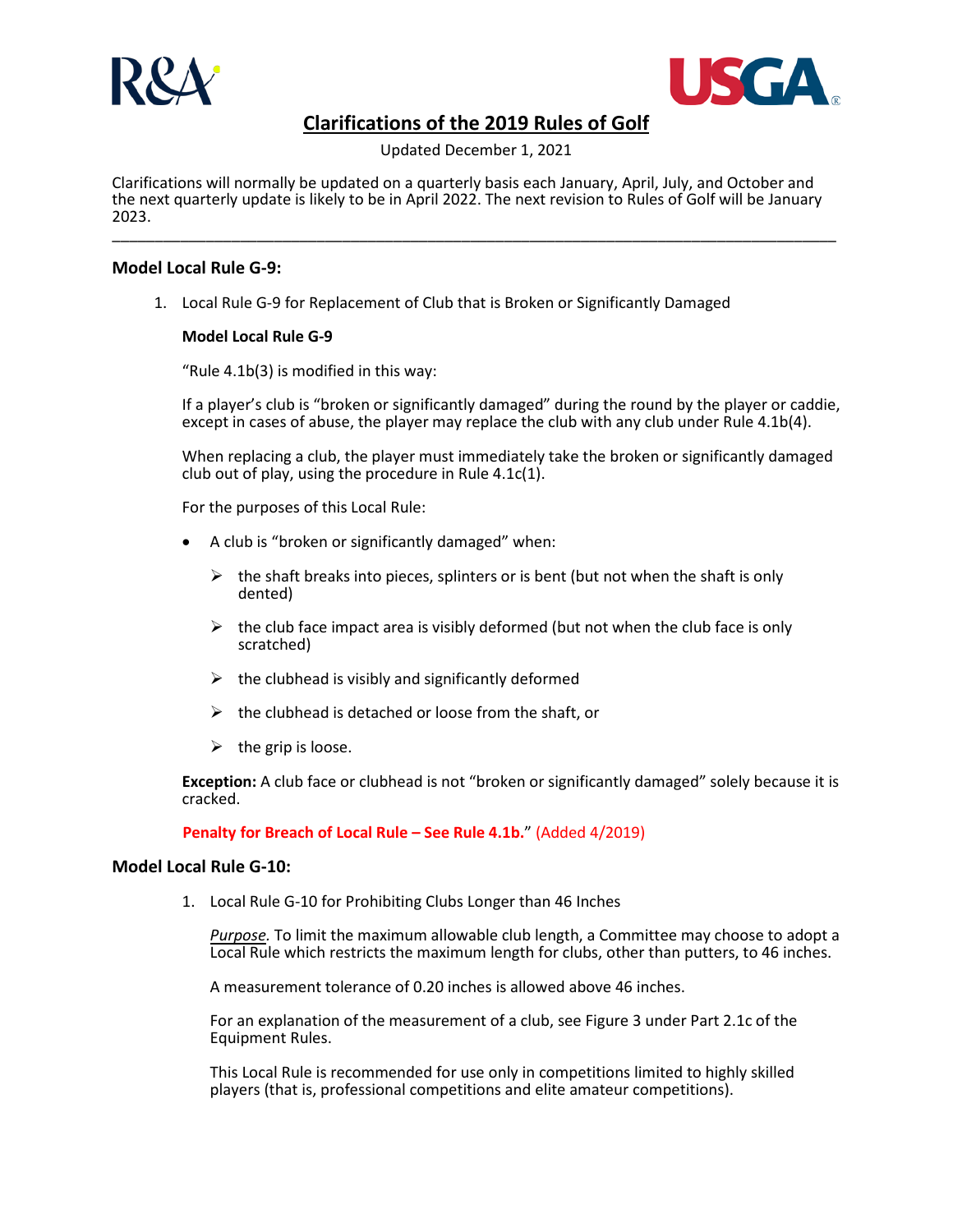



Updated December 1, 2021

Clarifications will normally be updated on a quarterly basis each January, April, July, and October and the next quarterly update is likely to be in April 2022. The next revision to Rules of Golf will be January 2023. \_\_\_\_\_\_\_\_\_\_\_\_\_\_\_\_\_\_\_\_\_\_\_\_\_\_\_\_\_\_\_\_\_\_\_\_\_\_\_\_\_\_\_\_\_\_\_\_\_\_\_\_\_\_\_\_\_\_\_\_\_\_\_\_\_\_\_\_\_\_\_\_\_\_\_\_\_\_\_\_\_\_\_\_\_

> For the avoidance of doubt, when this Model Local Rule is in effect, the application of the physical need exception allowing a player to use clubs longer than 46 inches is not available.

## **Model Local Rule G-10**

"In making a stroke, the player must not use a club, except for a putter, which exceeds 46 inches in length.

Penalty for Making a Stroke with a Club in Breach of this Local Rule: Disqualification.

There is no penalty under this Local Rule for carrying but not making a stroke with a club which does not conform to these length specifications." (Added 12/2021)

## **Model Local Rule G-11:**

1. Local Rule G-11 for Restricting Use of Green-Reading Materials

Purpose. Rule 4.3, and specifically Interpretation 4.3a/1, puts limitations on the size and scale of detailed green-reading materials. But to ensure that players and caddies use only their eye and feel to help them read the line of play on the putting green, the Committee may further restrict the use of green-reading materials by requiring that players are limited throughout their round to using only the yardage book that has been approved for use in the competition.

This Local Rule is intended only for the highest levels of competitive golf and, even then, only to competitions where it is realistic for the Committee to undertake an approval process for yardage books.

When introducing this Local Rule, the Committee is responsible for approving the yardage book that players may use, and the approved yardage book should contain diagrams of putting greens with minimal detail only (such as significant slopes, tiers or false edges that indicate sections of greens).

Players and caddies may add handwritten notes to the approved yardage book to help them read the line of play on a putting green, so long as those notes are allowed under this Local Rule.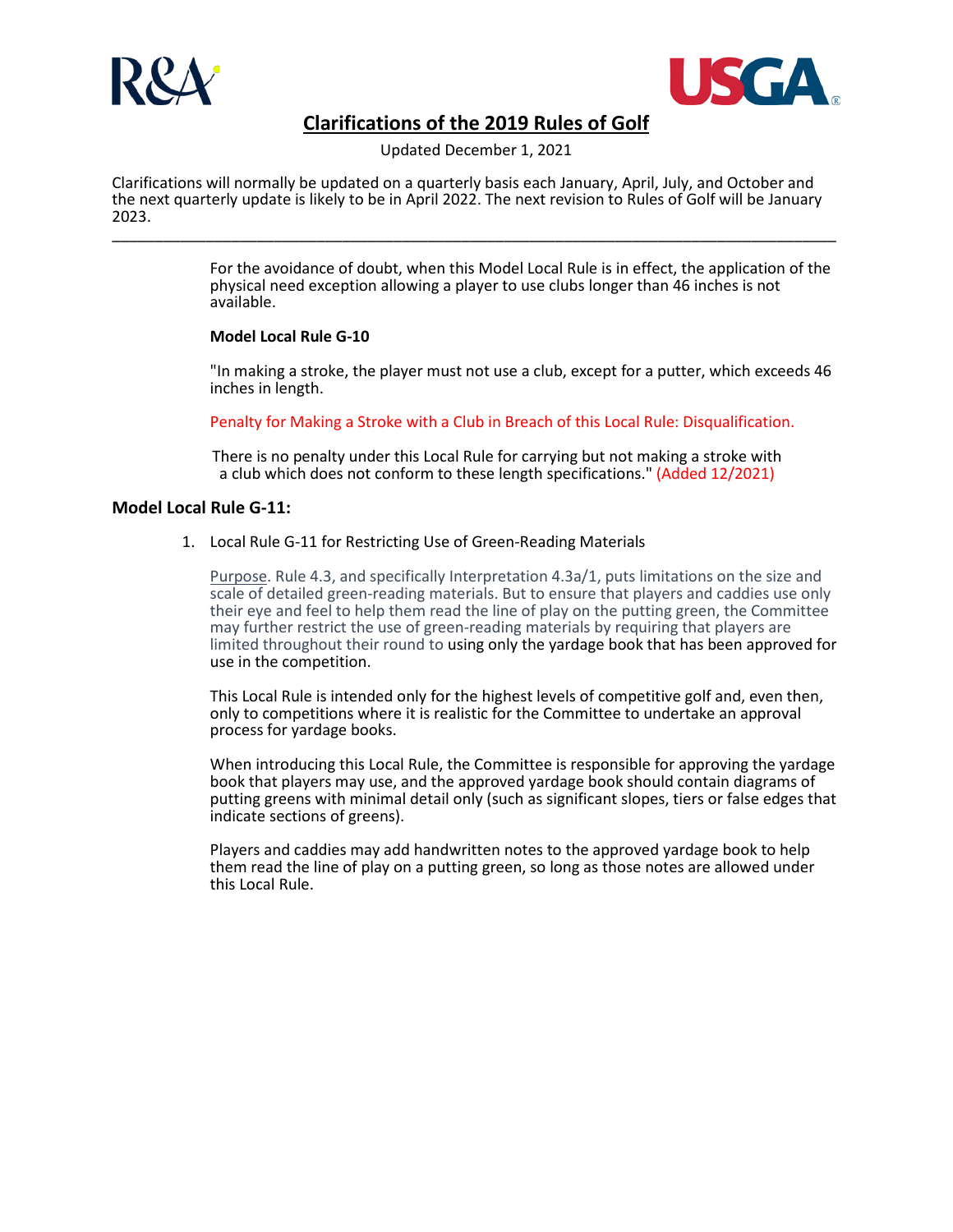



Updated December 1, 2021

Clarifications will normally be updated on a quarterly basis each January, April, July, and October and the next quarterly update is likely to be in April 2022. The next revision to Rules of Golf will be January 2023. \_\_\_\_\_\_\_\_\_\_\_\_\_\_\_\_\_\_\_\_\_\_\_\_\_\_\_\_\_\_\_\_\_\_\_\_\_\_\_\_\_\_\_\_\_\_\_\_\_\_\_\_\_\_\_\_\_\_\_\_\_\_\_\_\_\_\_\_\_\_\_\_\_\_\_\_\_\_\_\_\_\_\_\_\_

## **Model Local Rule G-11**

"Rule 4.3a is modified in this way:

During a *round*, the player may use only the yardage book(s) approved by the *Committee*. This restriction also applies to any other maps of the course, including hole-location sheets.

Additional restrictions apply to handwritten notes and any other materials used by the player that could help read the *line of play* on the *putting green*:

- Handwritten notes may be added to an approved yardage book or approved hole- location sheet before or during the *round* by the player or the player's *caddie* only and are limited to information gathered by the player or *caddie* only.
- Handwritten notes may contain information gained only through personal experiences of the player or the player's *caddie* from the course or by watching a televised broadcast, but are limited to information gained:
	- While observing a ball that was rolled or played (whether by the player, *caddie* or someone else) or
	- Through the player's or *caddie's* feel or general observations of the *putting green.*

These additional restrictions on handwritten notes or other materials do not apply to such information when they could not help the player read the *line of play* on the *putting green* (such as handwritten or printed information containing swing thoughts or listing carry distances for the player's clubs).

During a *round*, if a player uses:

- A yardage book, other maps of the course or a hole-location sheet that has not been approved by the *Committee*,
- An approved yardage book or approved hole-location sheet that contains a handwritten note or information gained in a manner that is not allowed, or
- handwritten note or information gained in a manner that is not allowed, or Any other materials that could help with reading the *line of play* on the *putting green* (whether a specific *putting green* or greens in general),

the player is in **breach of this Local Rule and the penalty statement under Rule 4.3 applies**.

"Use" means to look at:

- Any page of a yardage book or other maps of the course or a hole-location sheet that has not been approved by the *Committee*, or
- Any of the following when doing so could help the player or caddie read the *line of play* on the *putting green*:
	- $\triangleright$  a page in an approved yardage book or an approved hole-location sheet that contains a handwritten note or information gained in a manner that is not allowed, or
	- $\triangleright$  any other materials. (Added 12/2021)

Additional Guidance: To view a document which provides the language of this Model Local Rule and additional guidance[, click here](https://www.usga.org/content/dam/usga/pdf/2021/rules/MLR-G11-and-Additional-Guidance-FINAL.pdf) (last updated December 1, 2021).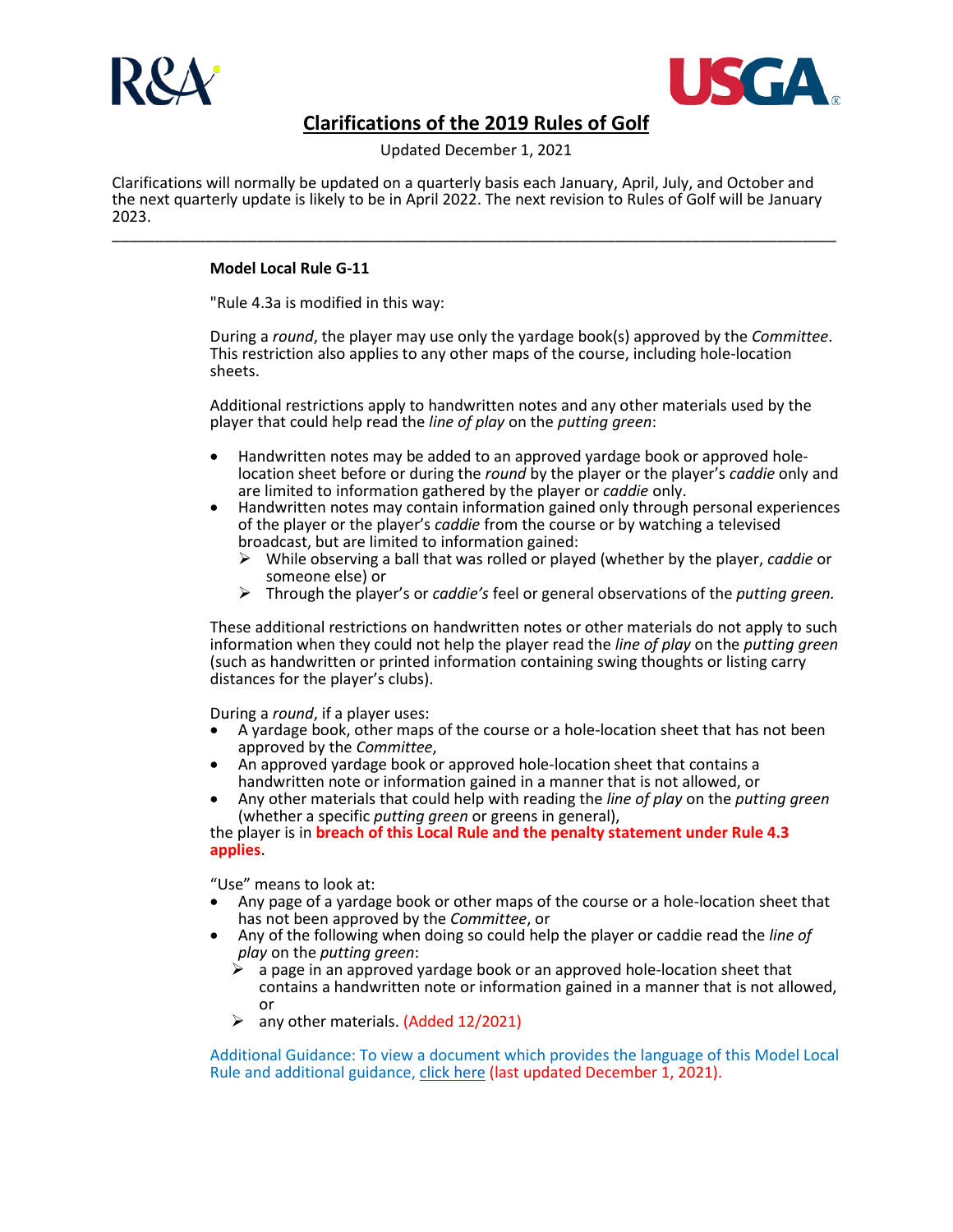



Updated December 1, 2021

Clarifications will normally be updated on a quarterly basis each January, April, July, and October and the next quarterly update is likely to be in April 2022. The next revision to Rules of Golf will be January 2023. \_\_\_\_\_\_\_\_\_\_\_\_\_\_\_\_\_\_\_\_\_\_\_\_\_\_\_\_\_\_\_\_\_\_\_\_\_\_\_\_\_\_\_\_\_\_\_\_\_\_\_\_\_\_\_\_\_\_\_\_\_\_\_\_\_\_\_\_\_\_\_\_\_\_\_\_\_\_\_\_\_\_\_\_\_

## **MODIFIED RULES FOR PLAYERS WITH DISABILITIES**

### **Modified Rule 2:**

1. Expanded Definition of "Replace"

Physical limitations may make it difficult or impossible for players who are amputees to replace a ball by hand as required by the definition of replace.

To address this, the Definition of "replace" for players who are amputees is expanded to allow the player to replace the ball either by hand or by using another piece of equipment (such as rolling the ball with a club). (Added 1/2021)

### **Modified Rule 3:**

1. Expanded Definition of "Replace"

Physical limitations may make it difficult or impossible for players who use an assistive mobility device to replace a ball by hand as required by the definition of replace.

To address this, and in addition to being allowed to have another person replace the ball, the Definition of "replace" for players who use an assistive mobility device is expanded to allow the player to replace the ball either by hand or by using another piece of equipment (such as rolling the ball with a club). (Added 1/2021)

2. New Modified Rule 3.12 - Modification of Penalty Under Rule 19.3b (Unplayable Relief in Bunker) for Player Using Wheeled Mobility Device

Physical limitations increase the instances where it is difficult or impossible for players who use a wheeled mobility device to play the ball as it lies in a bunker. To address this, Modified Rule 3.12 is added to the Modified Rules.

#### "**3.12 Modification of Penalty Under Rule 19.3b (Unplayable Relief in Bunker) for Player Using Wheeled Mobility Device**

Rule 19.3b is modified in this way:

When a player with a wheeled mobility device takes relief for an unplayable ball in a *bunker*, the player may take back-on-the-line relief outside that *bunker* for one penalty stroke.

**Penalty for Playing Ball from a** *Wrong Place* **in Breach of Local Rule:** *General Penalty* **Under Rule 14.7a.**" (Added 1/2021)